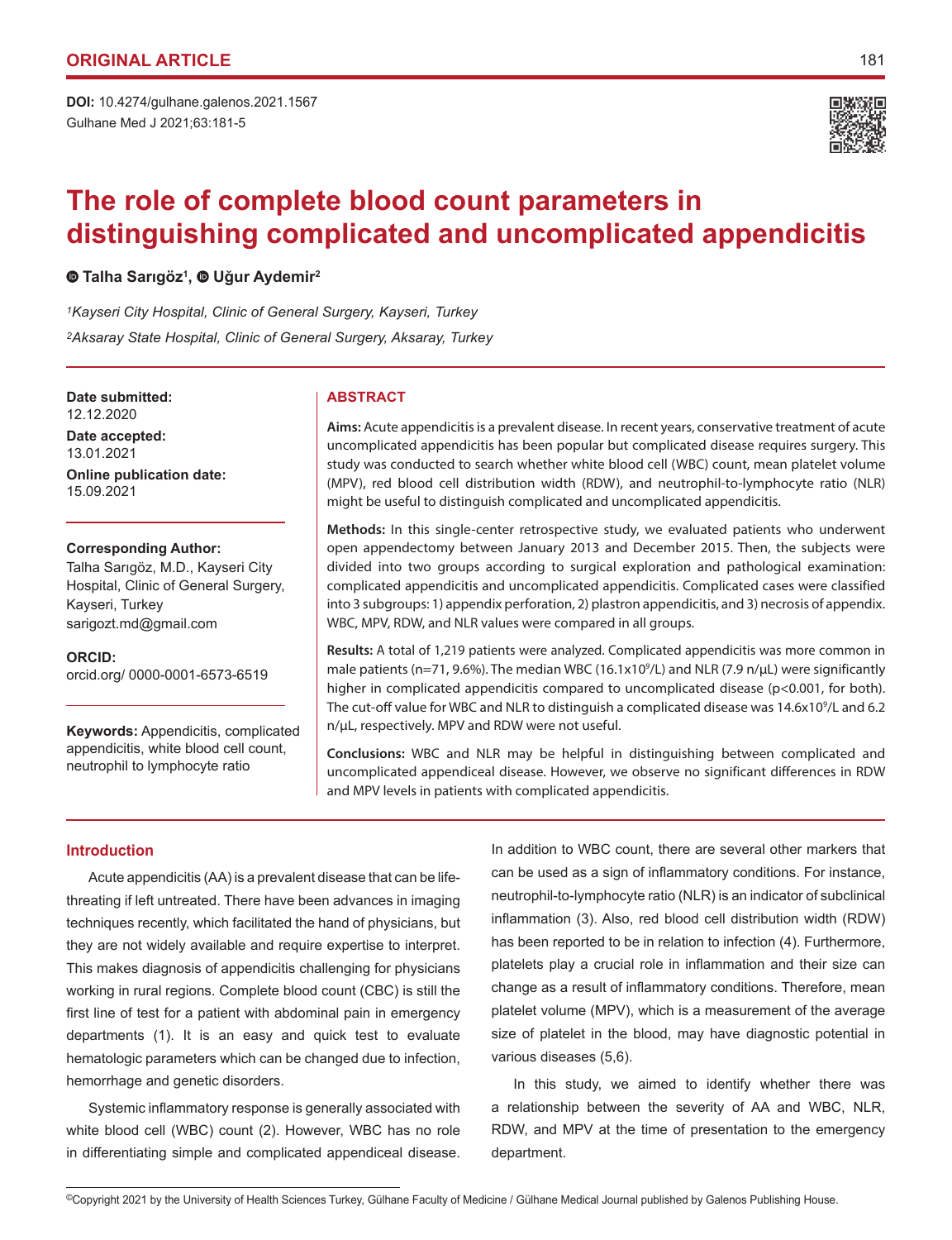#### **Methods**

This retrospective study was conducted at Kayseri City Hospital after obtaining approval from Erciyes University Scientific Research Ethics Committee (2017/599).

Database was searched retrospectively for patients with discharge diagnosis of AA, who underwent open appendectomy between January 2013 and December 2015, using keywords "acute appendicitis". The initial search delivered 1,926 patients. Records lacking pathological examination reports, preoperative laboratory evaluation, clinical and demographic parameters were excluded. Also, patients younger than 18 years of age, having hematologic disease and diagnosed with incidental appendiceal malignancy were left out of the study. In total, 1,219 records which fulfilled all the criteria were included in the study. The following variables were extracted for each patient: age, gender, admission CBC, surgical findings and pathological examination report.

The subjects were divided into two groups according to surgical exploration and pathological examination results, as complicated appendicitis and uncomplicated appendicitis. Complicated cases involved 3 subgroups: 1) appendix perforation 2) plastron appendicitis 3) necrosis of appendix. The study population was also evaluated in terms of how age affected CBC parameters. They were divided into additional two groups according to age over 65 years and under. WBC, NLR, RDW and MPV values were assessed among the groups.

#### **Statistical Analysis**

Statistical analysis was performed on Statistical Package for the Social Sciences (SPSS) 23.0 software package (SPSS, Inc., Chicago, Illinois). Categorical data were expressed as number (percentage) and continuous data as median interquartile range (IQR) 25<sup>th</sup>-75<sup>th</sup> percentile. For statistical comparison between the groups, the chi-square test for categorical data and the Mann-Whitney U test for continuous data were used. Also, receiver operating characteristics (ROC) analysis was used to investigate the status of CBC parameters in diagnosis of complicated appendicitis. Statistical significance was accepted at 0.05.

#### **Results**

A total of 1,219 patients who underwent open appendectomy were included in the analysis. While the majority of the patients were male (60.5%), the median age was 30 (IQR: 22-42) years. While 1,108 (90.9%) patients had uncomplicated appendicitis, 79 (6.5%) had perforated, 11 (0.9%) had necrotic and 21 (1.7%) had plastron appendicitis, which were confirmed with pathological examination. Whilst patients with plastron appendicitis were older, subjects having necrosis of the appendix were the youngest among the groups (p<0.001). The male patients presented with slightly higher rates of perforation and the female patients had slightly higher rates of appendix necrosis. The median appendix length was 6.5 mm (IQR: 5-8) according to the pathological examination.

When all of the patients with AA were evaluated, the median value of WBC was 13.5×10<sup>9</sup>/L. However, patients older than 65 years of age had mildly lower WBC counts but the difference between those and younger patients was not statistically significant (p=0.115). On the other hand, the patients presenting with necrosis of the appendix had the highest WBC counts and there was statistically significant difference among the groups in terms of WBC (p<0.001). In addition, uncomplicated appendicitis cases had the lowest WBC counts (median 13.4x10<sup>9</sup>/L).

The median MPV value was 13.3 fL (IQR: 10.2-14.7) when all of the patients were evaluated. Including patients older than 65 years of age and younger (p=0.071), there was not statistically significant difference when MPV values were compared among the groups (p=0.060). However, MPV values of the patients with plastron appendicitis or appendix necrosis were slightly lower than uncomplicated group and patients with appendix perforation. When the RDW values were compared, there was also not statistically significant difference among the groups (p=0.129).

In addition to WBC, MPV and RDW, NLR was also evaluated. For patients <65 and ≥65, there was no significant difference in terms of NLR values (p=0.182), but NLR was significantly different between complicated and uncomplicated cases (p<0.001). The highest NLR values were observed in patients with necrosis of appendicitis (median, 9.8 n/µL). The uncomplicated cases had the lowest median NLR value (median, 5.1 n/µL) among the groups (Table 1).

Diagnostic potential of CBC parameters was evaluated by the ROC analysis. WBC and NLR values were found to be meaningful in discriminating complicated disease from uncomplicated (p<0.001). For WBC, the cut-off value for the diagnosis of complicated appendicitis was 14.6x10<sup>9</sup>/L with sensitivity of 64.1% and, for NLR, it was 6.2 n/µL with a sensitivity of 60.3%. The area under the ROC curve was 0.687 for WBC and 0.670 for NLR. WBC was a more accurate predictor of complicated appendicitis (Figure 1, Table 2).

#### **Discussion**

The study results indicated that while majority of the patients were male, patients tended to present with appendix perforation with increasing age. From the CBC parameters, only WBC and NLR were found to be associated with disease severity. The highest WBC and NLR were observed in patients with appendix necrosis, followed by perforation and plastron disease. Higher WBC values than 14.6×10<sup>9</sup>/L were indicative of complicated disease with a sensitivity of 64.1%. For NLR, the cut-off for complicated disease was 6.2 n/µL with a sensitivity of 60.3%. MPV and RDW were not informative of appendiceal disease. In this study, CBC had limited role in distinguishing complicated appendicitis from uncomplicated.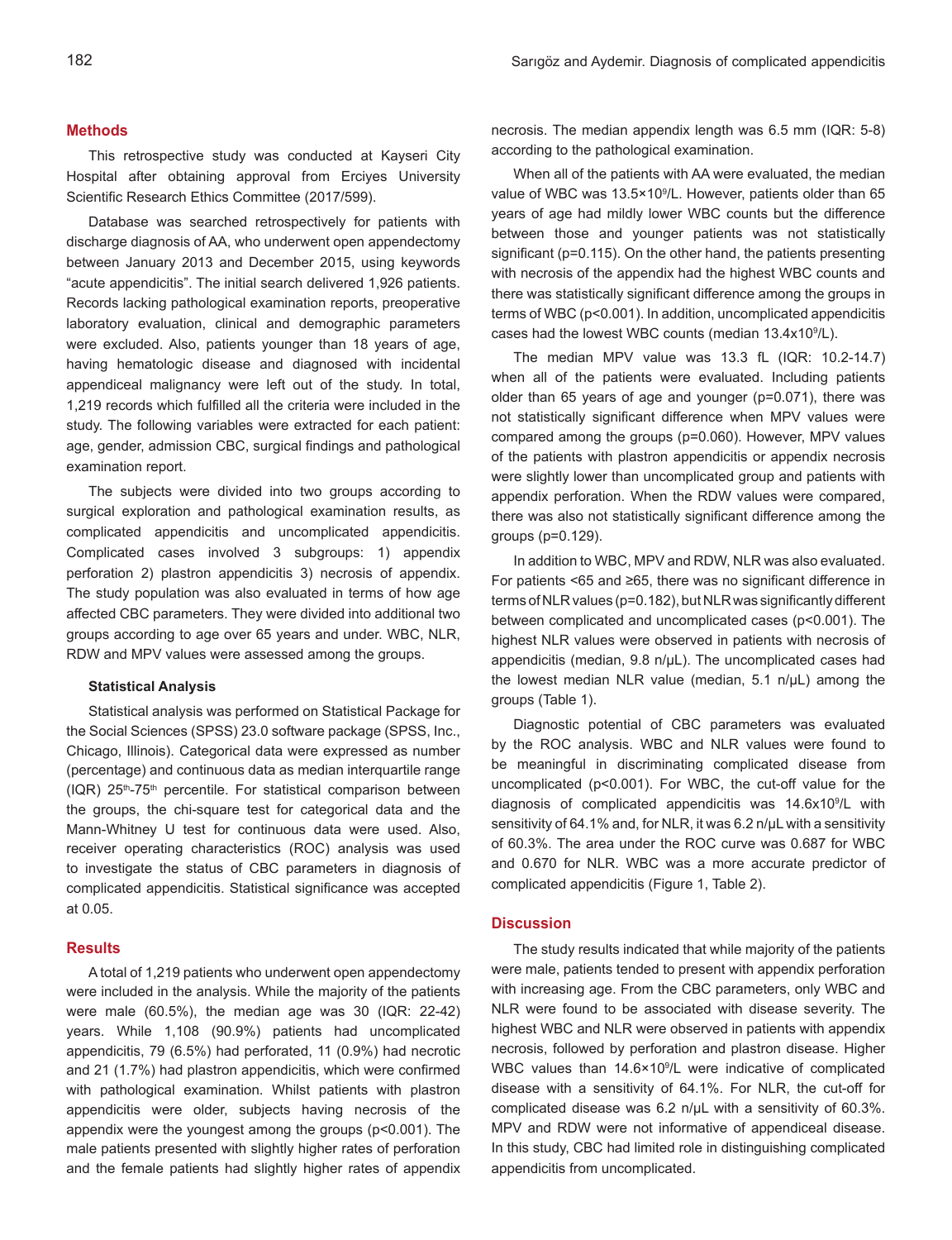| Table 1. Comparison of clinical, pathological and biochemical<br>parameters of patients with acute appendicitis                                                    |                                                                                                                                |         |  |  |  |  |
|--------------------------------------------------------------------------------------------------------------------------------------------------------------------|--------------------------------------------------------------------------------------------------------------------------------|---------|--|--|--|--|
| <b>Values</b>                                                                                                                                                      |                                                                                                                                | p value |  |  |  |  |
| Age, years, mean (range)<br>Uncomplicated<br>Perforated<br>Plastron<br><b>Necrosis</b>                                                                             | 30 (22-42)<br>29 (22-41) <sup>a</sup><br>31 (20-44) <sup>b</sup><br>43 (37-61) <sup>c</sup><br>20 (18-25) <sup>d</sup>         | < 0.001 |  |  |  |  |
| Gender, n (%)<br><b>Male</b><br>Uncomplicated<br>Perforated<br>Plastron<br><b>Necrosis</b><br>Female<br>Uncomplicated<br>Perforated<br>Plastron<br><b>Necrosis</b> | 738 (60.5)<br>667 (90.4)<br>52(7)<br>13(1.8)<br>6(0.8)<br>481 (39.5)<br>441 (91.6)<br>27(5.6)<br>8(1.7)<br>5(1)                |         |  |  |  |  |
| Appendix length, mm                                                                                                                                                | $6.5(5-8)$                                                                                                                     |         |  |  |  |  |
| <b>WBC, 10<sup>9</sup>/L</b><br>< 65<br>≥65                                                                                                                        | $13.5(11-16)$<br>13.5 (11.1-16.1)<br>13 (9.9-15.1)                                                                             | 0.115   |  |  |  |  |
| Uncomplicated<br>Perforated<br>Plastron<br><b>Necrosis</b>                                                                                                         | 13.4 (10.9-15.7) <sup>a</sup><br>16.1 (13.3-20) <sup>b</sup><br>15.1 (12.6-16.6) <sup>c</sup><br>25.2 (23.3-26.3) <sup>d</sup> | < 0.001 |  |  |  |  |
| MPV, fL<br>< 65<br>≥65                                                                                                                                             | 13.3 (10.2-14.7)<br>13.3 (10.2-14.6)<br>14 (10.8-15.5)                                                                         | 0.071   |  |  |  |  |
| Uncomplicated<br>Perforated<br>Plastron<br><b>Necrosis</b>                                                                                                         | 13.3 (10.5-14.7) <sup>a</sup><br>13.5 (12-14.9) <sup>a</sup><br>$11.6(8-13.5)^a$<br>12.9 (12-14.9) <sup>a</sup>                | 0.060   |  |  |  |  |
| RDW, %<br>< 65<br>≥65                                                                                                                                              | $8.9(7.8-25.6)$<br>$8.9(7.8-30)$<br>$9(7.4-26)$                                                                                | 0.945   |  |  |  |  |
| Uncomplicated<br>Perforated<br>Plastron<br><b>Necrosis</b>                                                                                                         | $8.9(7.7-12.4)^a$<br>$9(7.8-11.1)^a$<br>11 (7.9-45) <sup>a</sup><br>10.4 (9.8-42) <sup>a</sup>                                 | 0.129   |  |  |  |  |
| NLR, n/µL<br>$65$<br>$\geq 65$                                                                                                                                     | $5.3(3.4-8.7)$<br>$5.3(3.4-8.6)$<br>$5.2(3.6-12.1)$                                                                            | 0.182   |  |  |  |  |
| Uncomplicated<br>Perforated<br>Plastron<br><b>Necrosis</b>                                                                                                         | $5.1 (3.3 - 8.3)a$<br>$8.4 (5.3 - 12.7)^{b}$<br>$6(4.1 - 10.8)^c$<br>$9.8(4.4 - 16.4)$ <sup>d</sup>                            | < 0.001 |  |  |  |  |
| $a, b$ p $\leq 0.05$                                                                                                                                               |                                                                                                                                |         |  |  |  |  |

WBC: White blood cell count, NLR: Neutrophil-to-lymphocyte ratio, RDW: Red blood cell distribution width

The definition of complicated appendicitis is usually used for appendicitis with signs of perforation, phlegmon or abscess (7). According to the study by Perez and Allen (7), complicated appendicitis mostly occurs in males. In our study, the percentage



**Figure 1.** Graphical representation of the receiver operating characteristic curve

ROC: Receiver operating characteristics, WBC: White blood cell, MPV: Mean platelet volume, NLR: Neutrophil-to-lymphocyte ratio, RDW: Red blood cell distribution width

|                                                                       | Table 2. Results of receiver operating characteristic and<br>optimal cut-off values to predict complicated appendicitis |       |               |                |                            |       |  |
|-----------------------------------------------------------------------|-------------------------------------------------------------------------------------------------------------------------|-------|---------------|----------------|----------------------------|-------|--|
|                                                                       | <b>Cut-off</b><br><b>Variable</b><br>value                                                                              |       | Area<br>under |                | 95% confidence<br>interval |       |  |
|                                                                       |                                                                                                                         | curve | p value       | Lower<br>bound | <b>Upper</b><br>bound      |       |  |
|                                                                       | <b>WBC, 10<sup>9</sup>/L</b>                                                                                            | 14.6  | 0.687         | < 0.001        | 0.618                      | 0.755 |  |
|                                                                       | MPV. fL                                                                                                                 |       | 0.547         | 0.765          | 0.483                      | 0.611 |  |
|                                                                       | RDW, %                                                                                                                  |       | 0.510         | 0.163          | 0.444                      | 0.576 |  |
|                                                                       | NLR, n/µL                                                                                                               | 6.2   | 0.670         | < 0.001        | 0.608                      | 0.732 |  |
| WBC: White blood cell, MPV: Mean platelet volume, NLR: Neutrophil-to- |                                                                                                                         |       |               |                |                            |       |  |

lymphocyte ratio, RDW: Red blood cell distribution width

of complication in males was 9.6% while it was 8.3% in females. We also observed that subjects with either plastron or perforation were significantly older than patients with uncomplicated appendicitis. However, cases with appendix necrosis were significantly younger than uncomplicated cases. It is hard to find a similar result in the literature because complicated cases were mostly evaluated as a whole. In their study, Eddama et al. (8) reported that patients with complicated appendicitis were significantly older than patients with uncomplicated appendicitis, but they did not perform subgroup analysis similar to this study. The results of this study regarding necrosis may be interpreted as younger patients tend to delay hospital submission, the appendiceal disease may progress.

It would be ideal if appendiceal disease had a unique marker. In this regard, multiple studies have looked at varied markers. However, there is no general consensus that would have been reached declaring one marker as the gold standard. WBC remains the most common marker used in AA diagnosis. According to this study results, WBC values were significantly different among the groups. The highest values were observed in cases with necrosis followed by appendix perforation and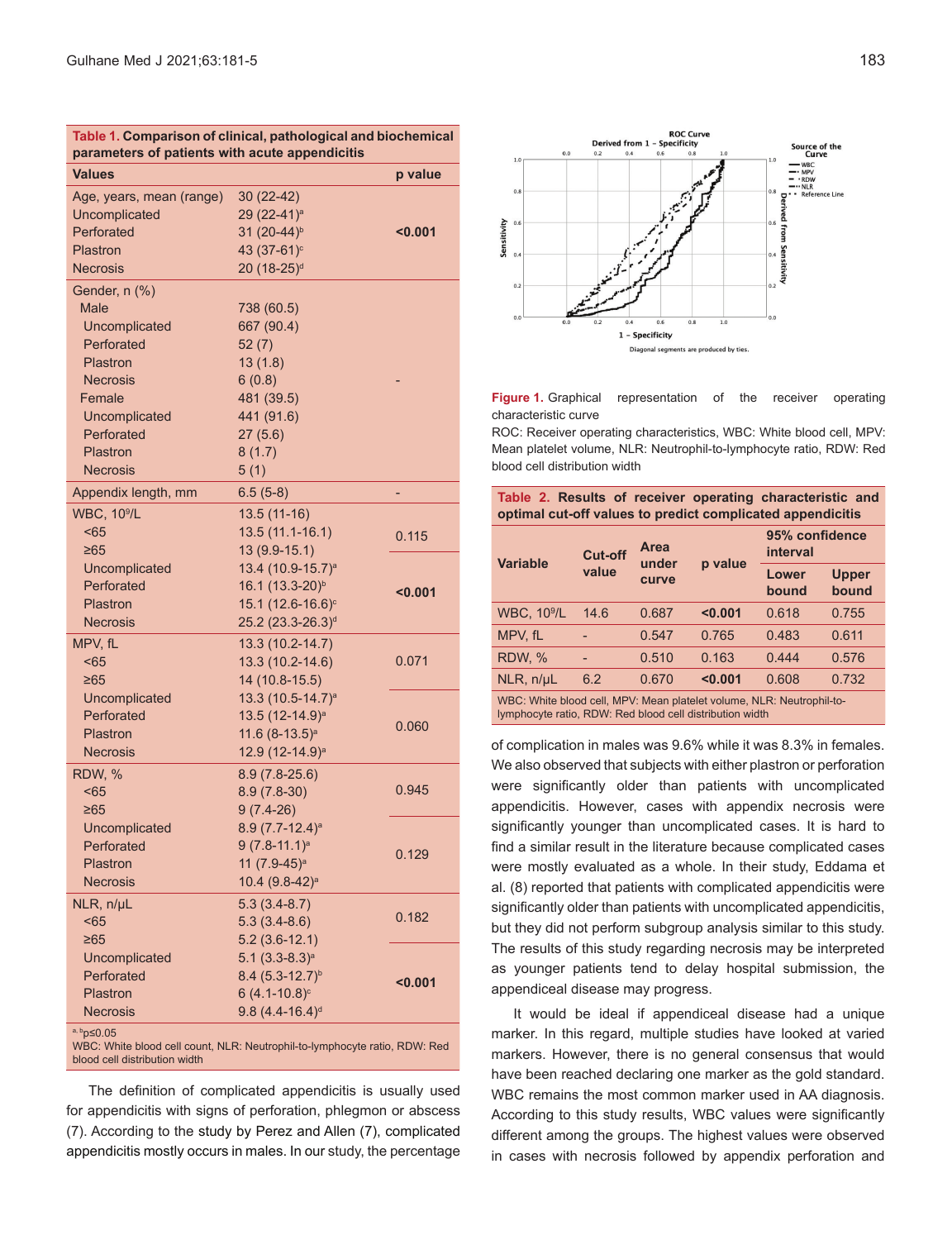plastron disease. In the systematic review by Acharya et al. (9), the pooled sensitivity of WBC count was 0.79 and the specificity was 0.55. For the diagnosis of perforated appendicitis, the sensitivity was 0.70 and the specificity was 0.49. In this work up, in patients older than 65 years of age, relatively low levels of WBC count were observed. However, in 83.5% of the patients, WBC count was higher than then the upper limit of normal, which is 10x109 /L for the institution. In the elderly, low levels of WBC should not dissuade physicians from AA suspicion. However, there are also conflicting papers in the literature. For instance, Tind et al. (10) concluded that leucocyte counts did not influence clinical decision-making. We believe, when combined with anamnesis and physical examination, elevated levels of WBC are highly accurate in AA diagnosis. The cut-off value for WBC in diagnosis of complicated appendicitis was 14.6x10<sup>9</sup>/L. The sensitivity was 64.1%, which is acceptable considering not only perforation but also plastron and necrotic appendiceal disease was included in the complicated group.

To increase the accuracy of AA diagnosis, researchers have used many laboratory parameters. One of them is MPV because platelets play a crucial role in inflammation and biomarkers such as MPV are in relation to platelet morphology. In the study of Daldal and Dagmura (11), they found elevated MPV values in patients with appendix diameter of <6 mm. Considering the that the median diameter of appendix was 6.5 mm in our study, we could not find significant difference among the groups in relation to MPV. Bozkurt et al. (12) and Dinc et al. (13) also suggested that there was an association between AA and MPV. In the work of Tanrikulu et al. (14), they found significantly lower levels of MPV in patients with AA than healthy subjects, but reported sensitivity was 45% and specificity 89.2%. However, WBC was 76.2% sensitive and 90.5% specific in diagnosis of AA. It seems MPV has limited role in AA diagnosis.

It has been reported in the recent years that high RDW values could be a new prognostic indicator that may reflect an underlying inflammatory condition (15). Additionally, it has been reported to be related to outcome in cases of infection, especially sepsis (3). However, in this work-up, we could not demonstrate significant difference among the groups in terms of RDW. In a study by Boshnak et al. (1), they also indicated that RDW was not useful in AA diagnosis.

In the study by Daldal and Dagmura (11), they also reported that NLR was an important parameter if appendix diameter was >6 mm. In this study, we found similar results to their study. NLR was significantly different between complicated and uncomplicated cases. In their meta-analysis, Hajibandeh et al. (3) observed similar findings for NLR. They reported that NLR of 8.8 n/µL was cut-off for complicated appendicitis (sensitivity 76.92%, specificity 100%). However, we only observed higher values in patients with appendix necrosis. Our results for plastron disease and appendix perforation did not consist with their

results. Also, we found the cut-off for complicated appendicitis as 6.2 n/µL, which was relatively lower than that Hajibandeh et al. (3) reported.

However, there are limitations to this study. First, due to retrospective nature of the study, there were not clear data about comorbidities on the database. Therefore, impact of comorbidities could not be evaluated among the groups. But also, considering that the subjects were relatively young, significant impact of comorbidities is not expected. Furthermore, it is within possibility that some patients may have been admitted to other hospitals earlier and delay in submission might have affected laboratory parameters.

#### **Conclusion**

In conclusion, determining the severity of appendicitis is considered important because a complicated disease can require a longer hospitalization period. In the light of the literature and present results, WBC may be the most important parameter in the diagnosis of AA. NLR also seems to be increased in patients with complicated appendicitis. This study did not find any difference in the level of RDW and MPV in patients with complicated appendicitis.

#### **Ethics**

**Ethics Committee Approval:** This study was performed after obtaining approval from Erciyes University Scientific Research Ethics Committee (numbered: 2017/599).

**Informed Consent:** Retrospective study.

**Peer-review:** Externally peer-reviewed.

#### **Authorship Contributions**

Surgical and Medical Practices: T.S., U.A., Concept: T.S., U.A., Design: T.S., U.A., Data Collection or Processing: T.S., U.A., Analysis or Interpretation: T.S., U.A., Literature Search: T.S., U.A., Writing: T.S., U.A.

**Conflict of Interest:** No conflict of interest was declared by the authors.

**Financial Disclosure:** The authors declared that this study received no financial support.

#### **References**

- 1. Boshnak N, Boshnaq M, Elgohary H. Evaluation of Platelet Indices and Red Cell Distribution Width as New Biomarkers for the Diagnosis of Acute Appendicitis. J Invest Surg. 2018;31:121-129.
- 2. Zahorec R. Ratio of neutrophil to lymphocyte counts--rapid and simple parameter of systemic inflammation and stress in critically ill. Bratisl Lek Listy. 2001;102:5-14.
- 3. Hajibandeh S, Hajibandeh S, Hobbs N, Mansour M. Neutrophil-to-lymphocyte ratio predicts acute appendicitis and distinguishes between complicated and uncomplicated